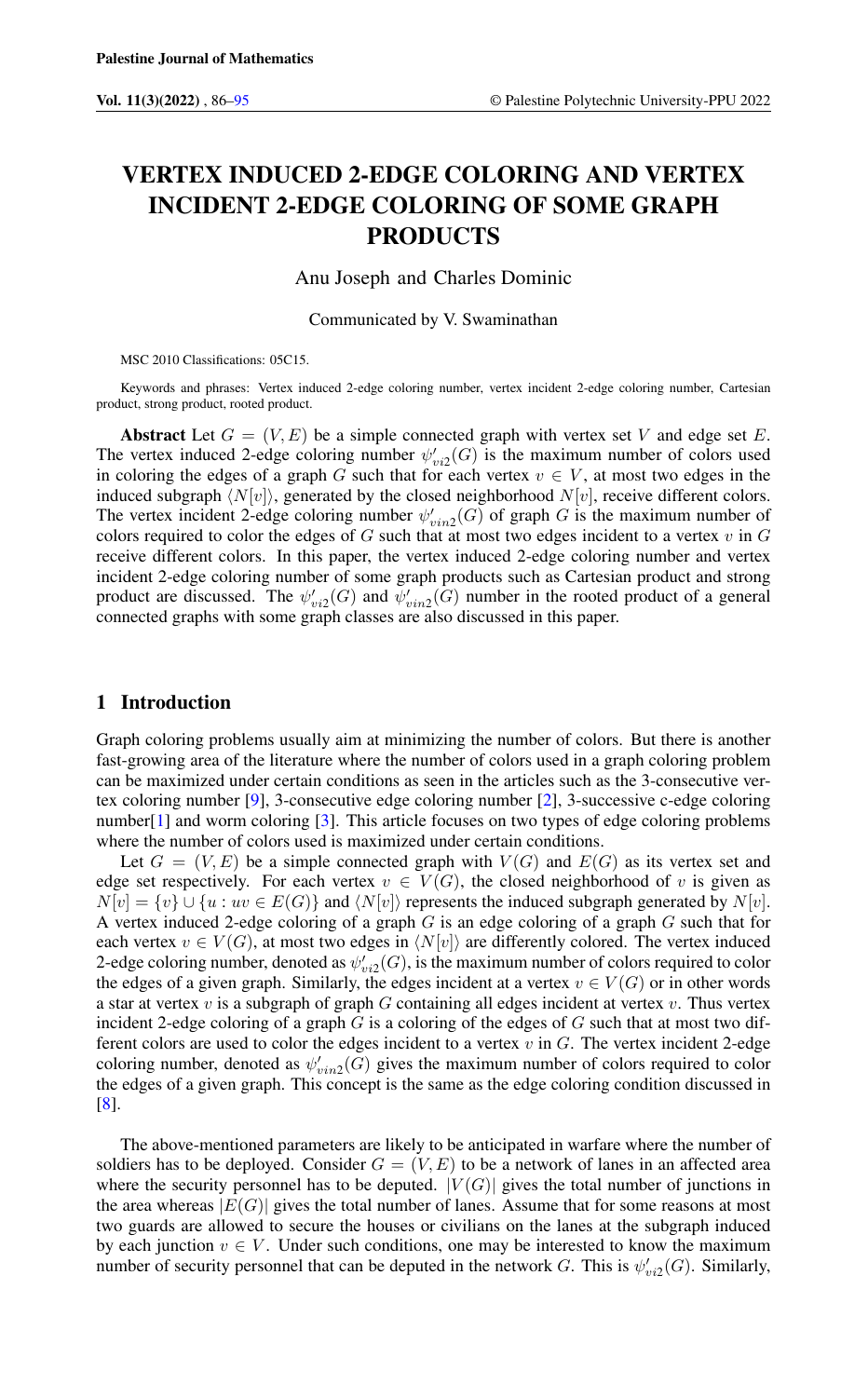the maximum number of guards required to secure the civilians in at most two lanes at each junction is  $\psi'_{vin2}(G)$  [\[8\]](#page-9-5).

We use the following definitions and notations for the further development of this article. For more definitions of graph theory, we refer book [\[6\]](#page-9-6).

- The Cartesian product of graphs  $G_1$  and  $G_2$ , denoted as  $G_1 \square G_2$ , is the graph with vertex set  $V(G_1 \square G_2) = V(G_1) \times V(G_2)$  and two vertices  $u = (u_1, u_2)$  and  $v = (v_1, v_2)$  are adjacent in  $G_1 \square G_2$  if  $u_1 = v_1$  and  $u_2$  adjacent to  $v_2$  in  $G_2$  or  $u_1$  adjacent to  $v_1$  in  $G_1$  and  $u_2 = v_2$  (see  $[7]$ ).
- The strong product of graphs  $G_1 = (V_1, E_1)$  and  $G_2 = (V_2, E_2)$ , denoted as  $G_1 \boxtimes G_2$ , is the graph with vertex set  $V_1 \times V_2$  in which vertices  $(u_1, u_2)$  and  $(v_1, v_2)$  are adjacent whenever  $u_1 = u_2$  and  $v_1v_2 \in E_2$ , or  $v_1 = v_2$  and  $u_1u_2 \in E_1$ , or  $u_1u_2 \in E_1$  and  $v_1v_2 \in E_2$  (see [\[5\]](#page-9-8)).
- Graph  $G \bigcirc H$  is called the rooted product of G by H if G is a labelled graph on n vertices and H is a sequence of n rooted graphs, say  $H_1, H_2, \ldots, H_n$ , such that the graph  $G \bigodot H$  is obtained by identifying the root vertex of  $H_i$  with the  $i^{th}$  vertex of  $G$  for all  $i \in \{1, 2, \ldots, n\}$ (see  $[4]$ ).

**Theorem 1.1** ([\[8\]](#page-9-5)). Let G be a connected graph, then  $\psi'_i$  $v'_{vi2}(G) \leq \psi'_i$ vin2 (G)*. The equality holds for triangle free graphs.*

**Theorem 1.2** ([\[8\]](#page-9-5)). *For a graph*  $G = (p, q)$  *with*  $q \ge 2$ ,  $2 \le \psi_q^{\prime}$  $v'_{vi2}(G), \psi'_{vin2}(G) \leq q.$ 

**Remark 1.3.** For a triangle-free graph  $G, \psi'_i$  $v'_{vi2}(G) = \psi'_i$  $v_{vin2}(G)$ . Therefore, in most of the theorems, we find the vertex induced 2-edge coloring number unless otherwise mentioned.

In this paper, we study the vertex induced 2-edge coloring number and vertex incident 2-edge coloring number of some graph products such as Cartesian product, strong product, and rooted product.

#### 2 Results on Cartesian and Strong Graph Products

In this section, we determine the exact values of  $\psi'_i$  $v'_{vi2}$  and  $\psi'_i$  $v_{vin2}$  of some Cartesian products such as  $P_n \Box P_2$ ,  $P_m \Box P_n$ ,  $C_m \Box C_n$ ,  $P_n \Box K_{1,n}$ . Also we find the exact values of  $\psi'_n$  $v'_{vi2}$  and  $\psi'_i$  $v_{vin2}$  of the Hypercube, the strong product  $P_n \boxtimes P_m$ ,  $m, n \geq 3$  and  $P_n \boxtimes P_2$ .

**Theorem 2.1.** *If* G *is the Cartesian product of*  $P_n \square P_2$ *, then* 

$$
\psi'_{vi2}(G) = \psi'_{vin2}(G) = \begin{cases} n+2, & 2 \le n \le 3 \\ n+3, & n > 3 \end{cases}
$$

*Proof.* Let  $G \equiv P_n \Box P_2$ . Since the Cartesian product  $P_n \Box P_2$  is obtained by taking two copies of  $P_n$ , therefore we denote the vertex set corresponding to the first copy of  $P_n$  in G by  $\{v_1, v_2, \ldots, v_n\}$ and the vertex set of the second copy by  $\{v'_1, v'_2, \ldots, v'_n\}$  and  $\{v_iv_{i+1}\} \cup \{v'_iv'_{i+1}\} \cup \{v_iv'_i\}$  where  $1 \leq i \leq n-1$ , be the edge set of the graph G.

**Case-1:** Assume that  $n = 2$ . In this case  $G = P_2 \square P_2$  is a cycle graph on 4 vertices and hence  $\psi^{'}_i$  $C_{vi2}(G) = 4 = 2 + 2.$ 

**Case-2**: Assume that  $n = 3$ , that is,  $G \equiv P_3 \square P_2$ . Consider the edges incident at the vertices  $v_2 \cup v_2'$ . It can be noted that these five edges can be given a maximum of three colors. If we use four colors to color the edges incident at  $v_2 \cup v'_2$ , then we get a contradiction to the definition of vertex induced 2-edge coloring. Now color the remaining edges  $v_1v'_1$  and  $v_3v'_3$  with two different colors. Thus  $\psi'_{vi2}(G) = 3 + 2 = 5$ .

**Case-3:** Let  $G \equiv P_n \square P_2$  where  $n > 3$ . We define the  $\alpha_0$  – sets as the set of non-adjacent vertices in the vertex set  $V(G)$ .

**Sub-case 3.1:** Assume that *n* is odd. In this case, we consider  $\{v_1, v'_2, \dots, v'_{n-1}, v_n\}$  as the  $\alpha_0$ set. The edges of the subgraph  $\langle N[v_1] \cup N[v_2'] \rangle$  can be colored by four different colors. It is to be noted that, at most one new color can be given to the edges of the subgraph obtained by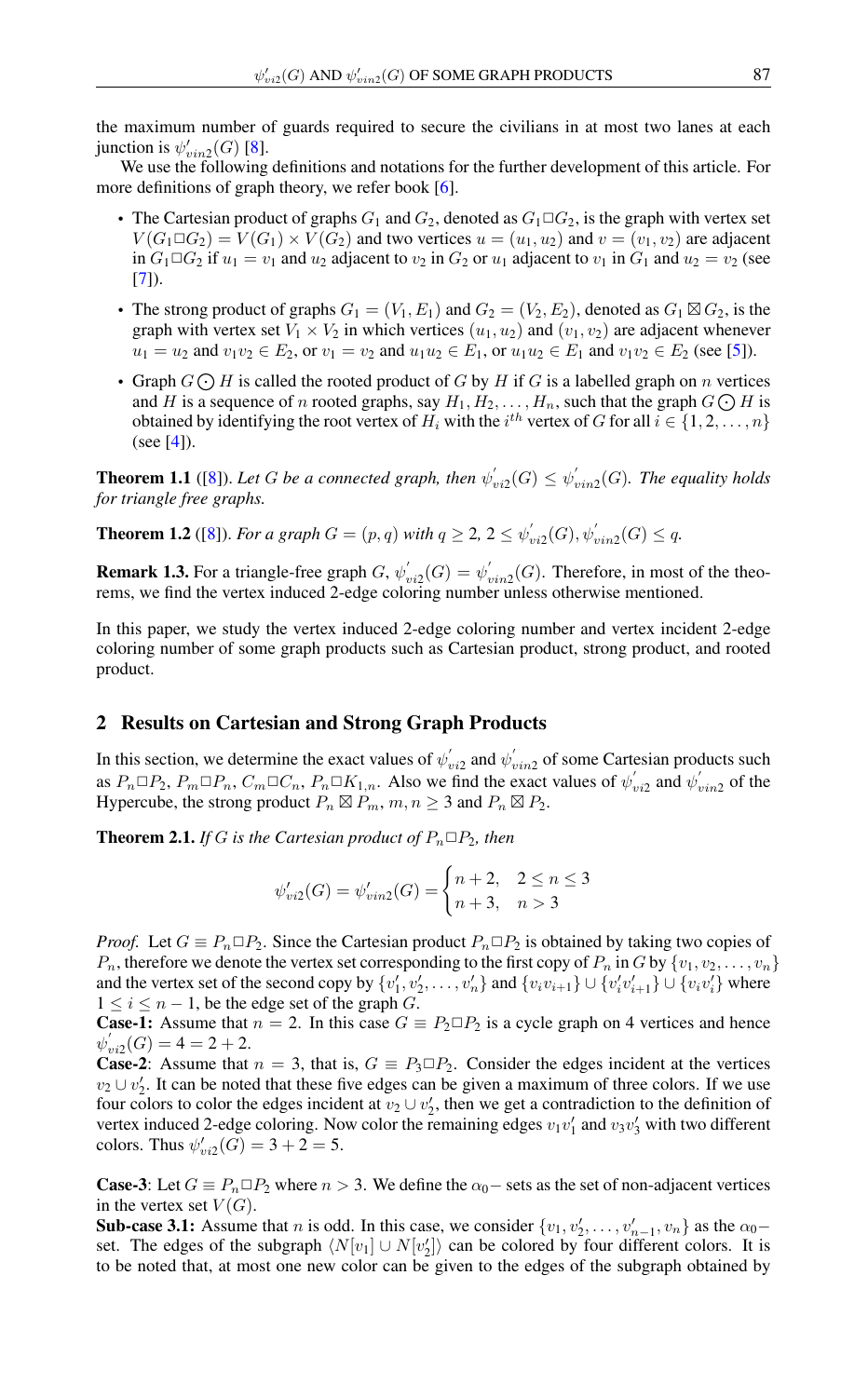the addition of the new vertex  $v_3$  from the  $\alpha_0$ -set, where  $|N(v_2') \cap N(v_3)| \neq \phi$ . Continuing in this manner one can see that the edges of subgraph  $\langle N[v_1] \cup N[v_2'] \cup N[v_3] \cup ... \cup N[v_{n-1}']\rangle$ cab be assigned with  $n + 1$  distinct colors such that the edge  $v_{n-1}v'_{n-1}$  is given the same color as that of edge  $v_{n-2}v'_{n-2}$  while the edge  $v'_{n-1}v'_{n}$  is colored by  $(n + 1)^{th}$  color. The remaining two uncolored edges can be assigned with two new colors. Noted that the above coloring pattern gives the maximum vertex induced 2-edge coloring number of G. Hence the vertex induced 2-edge coloring number of G is  $n + 3$ .

**Sub-case 3.2:** Assume that *n* is even. In this case, we consider  $\{v_1, v_2', \ldots, v_{n-1}, v_n'\}$  as the  $\alpha_0$  – set. Then one can use at most four colors to color the edges in subgraph  $\langle N[v_1] \cup N[v_2'] \rangle$ . Continuing in this manner, one requires  $n + 1$  colors to color the edges in subgraph  $\langle N[v_1] \cup$  $N[v_2'] \dots \cup N[v_{n-1}]$  such that the edge  $v_{n-1}v_{n-1}'$  is given the same color as that of edge  $v_{n-2}v_{n-2}'$ whereas the edge  $v_{n-1}v_n$  is assigned with  $(n + 1)<sup>th</sup>$  color. The remaining two uncolored edges are given two new colors. Thus the maximum vertex induced 2-edge coloring number of  $G$  is  $n+3$ .

Therefore, from above two sub-cases we can conclude that  $\psi'_{vi2}(G) = n + 1 + 2 = n + 3$  for  $n > 3$ .

Next, we consider the more general case. That is, we study the vertex induced 2-edge coloring number of the rectangular grid graph ( $G_{m,n} \equiv P_m \square P_n$ ). The graph  $G_{m,n}$  is also known as the grid graph is a graph of order mn and size  $(2mn-m-n)$ . We use the following lemma to prove the next proposition.

**Lemma 2.2.** *Consider the graph*  $G_{m,n} \equiv P_m \square P_n$  *as the rectangular grid graph such that*  $m, n ≥ 4$  and  $m ≤ n$ . Let  $G^{*}_{m,n}$  be the graph obtained by removing  $(2n + 2m - 4)$  outer *edges from the graph*  $G_{m,n}$  *and removing the isolated vertices after the removal of the outer edges. Then*

$$
\psi'_{vi2}(G_{m,n}^*) = \psi'_{vin2}(G_{m,n}^*) = \begin{cases} 2n + (m-4) \left\lfloor \frac{n}{2} \right\rfloor - 3, & \text{when } n \text{ is even} \\ 2n + (m-4) \left\lfloor \frac{n}{2} \right\rfloor + \frac{m-11}{2}, & \text{when } m \& n \text{ are odd} \\ 2n + (m-4) \left\lfloor \frac{n}{2} \right\rfloor + \frac{m-10}{2}, & m \text{ is even } \& n \text{ is odd} \end{cases}
$$

*Proof.* Consider the graph  $G_{m,n} \equiv P_m \square P_n$  such that  $m, n \ge 4$  and  $m \le n$ . Let  $G_{m,n}^*$  be a graph obtained from graph  $G_{m,n}$  after removing  $(2n + 2m - 4)$  edges from its boundary.



<span id="page-2-0"></span>**Figure 1.** Vertex labeling of Graph  $G_{m,n}^*$ 

Thus  $G^*_{m,n}$  is a graph of order  $(mn-4)$  and size  $(2mn-3m-3n+4)$ . Let  $V(G_{m,n}) =$  $\{v_1^j, v_2^j, \ldots, v_n^j\}$ , where  $1 \leq j \leq m$ , be the vertex set of graph  $G_{m,n}$ . Then  $V^*(G_{m,n}^*)$  $V(G_{m,n}) \setminus \{v_1^1, v_n^1, v_1^m, v_n^m\}$  is the vertex set of graph  $G_{m,n}^*$ , refer figure [1.](#page-2-0)

To maximize the number of colors we initiate the coloring procedure by giving distinct colors to the pendant edges of the graph  $G_{m,n}^*$ . Case-1 explains the reason for assigning  $2m + 2n - 11$ distinct colors to the  $2m + 2n - 8$  pendant edges of the graph  $G_{m,n}^*$ .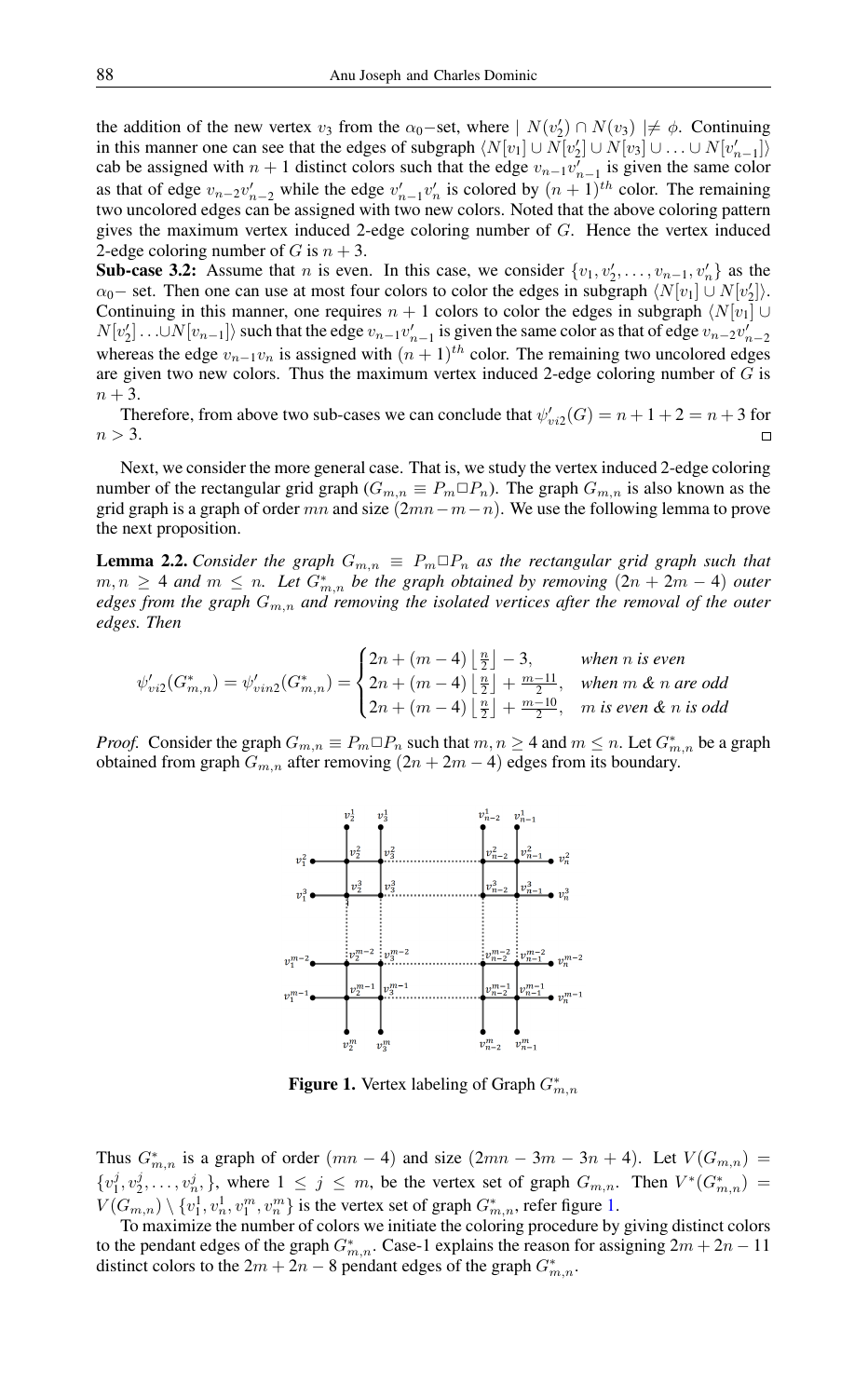**Case 1:** Assume the case when  $m = 4$  and  $n \ge 4$ . In order to maximize the number of colors in the given coloring procedure, the pendant edges of the graph  $G^*_{4,n}$  can be given  $2n$  distinct colors, say  $\{c_1, c_2, \ldots, c_{2n}\}$ , refer figure [2.](#page-3-0) The remaining uncolored edges of the graph  $G_{4,n}^*$  are incident at the vertex  $v_j^i$  with degree 4, where  $2 \le j \le n - 1$  and  $2 \le i \le m - 1$ .

Consider the edges incident to the vertex  $v_2^2$ . Since there are exactly two uncolored edges  $v_2^2 v_2^3$  and  $v_2^2 v_3^2$  incident at  $v_2^2$ , so these edges can be given either the color  $c_1$  or the color  $c_{2n}$ . Here it can be noticed that, by coloring the edge  $v_2^2v_2^3$  with one of the above two mentioned colors, the vertex induced 2-edge coloring conditions fails at the vertex  $v_2^3$ . So the edge  $v_1^3v_2^3$  is given same color as that of edge  $v_2^3v_2^4$ . Similarly, at the vertex  $v_{n-1}^3$  the vertex induced 2–edge coloring condition fails if the edge  $v_{n-1}^2 v_{n-1}^3$  is colored by  $c_1$ ,  $c_{n-2}$ ,  $c_{n-1}$  or  $c_{2n}$ . Hence the edges  $v_{n-1}^2 v_n^2$  and  $v_{n-1}^3 v_{n-1}^4$  are given  $c_{n-2}$  and  $c_n$  colors respectively. Therefore, the maximum number of colors needed to color the pendant edges of the graph  $G_{4,n}^*$  can be given  $2n-3$  colors.



<span id="page-3-0"></span>Figure 2. Coloring of Pendant edges of Graph  $G^*_{4,n}$ 

Assume that the pendant edges of the graph  $G_{4,n}^*$  are assigned 2n – 3 colors. Again, consider the edges incident at the vertices  $v_2^2 \cup v_3^2$ . Since there are exactly two edges that are incident at the vertex  $v_2^2$  receives two different colors thus, the other four uncolored edges which are incident at vertices  $v_2^2 \cup v_3^2$  has to be either colored by  $c_{2n-3}$  or  $c_1$ . Let the remaining edges incident at the vertices  $v_2^2 \cup v_3^2$  be colored by  $c_{2n-3}$ . It can be seen that by the addition of any number of adjacent vertices of degree 4 to the vertices  $v_2^2 \cup v_3^2$  there is no further increase in the vertex induced 2-edge coloring number of the graph  $G_{4,n}^*$ . Therefore,  $\psi_{vi2}'(G_{4,n}^*) = 2n - 3$ .

In the cases discussed below we consider  $n, m \geq 5$  and  $m \leq n$ . **Case-2:** Assume when  $n$  is even and  $m$  is either odd or even. As discussed in Case-1, the pendant edges of graph the  $G_{m,n}^*$  can be given  $2(m-4) + 2(n-2) + 1$  colors such that the edges  $v_{n-1}^2 v_n^2 v_{n-1}^{m-1} v_{n-1}^m$  and  $v_1^{m-1} v_2^{m-1}$  receives the same color as that of edges  $v_{n-1}^1 v_{n-1}^2$ ,  $v_{n-1}^{m-1}v_n^{m-1}$  and  $v_2^{m-1}v_2^m$  respectively. Let  $\mathcal{C} = \{c_1, c_2, \ldots, c_{2m+2n-11}\}\$  be the set of colors required to color the pendant edges of the graph  $G^*_{m,n}$ . Consider the subgraph H with the vertex set  $V(H) = \{v_2^2, v_3^2, \dots, v_{n-1}^2, v_{n-1}^3, \dots, v_{n-1}^{m-1}, v_{n-2}^{m-1}, \dots, v_2^{m-1}, v_2^{m-2}, \dots, v_2^3\}$  and the edge set  $E(H) = \{v_i^2 v_{i+1}^2, v_{n-1}^j v_{n-1}^{m-1}, v_i^m v_{i+1}^{m-1}, v_2^j v_2^{j+1}, v_k^2 v_k^3, v_{n-2}^l v_{n-1}^l, v_k^m v_k^{m-2} v_k^{m-1}, v_2^l v_2^l\},\$  where  $2 \le i \le n-2; 2 \le j \le m-2; 3 \le k \le n-2; 3 \le l \le m-2$ , of the graph  $G_{m,n}^*$ . It can be verified that these colorless edges of the subgraph H have to be either colored by  $c_1$  or  $c_{2m+2n-11}$ . For if one of the edge of the subgraph H, say edge  $v_3^2v_{33}^3$  receives a different color  $c'_n \notin C$ , then the vertex induced 2-edge condition fails at the vertex  $v_3^2$  as the edges incident at vertex  $v_3^2$  receives three different colors. Let  $H^k$  be the caterpillar subgraphs of the graph  $G^*_{m,n}$  with  $\tilde{V}(H^k)$  =  $\{v_3^k, v_4^k, \ldots, v_{n-2}^k\}$  as the vertex set and  $E(H^k) = \{v_2^k v_3^k, v_3^{k-1} v_3^k, v_3^k v_3^{k+1}, v_3^k v_4^k, \ldots, v_{n-3}^k v_{n-2}^k, \ldots, v_{n-3}^k v_{n-3}^k\}$  $v_{n-2}^{k-1}v_{n-2}^k$ ,  $v_{n-2}^k v_{n-2}^k$ ,  $v_{n-2}^k v_{n-1}^k$  as the edge set such that  $3 \leq k \leq m-2$ . Consider the uncolored edges of the caterpillar subgraph  $H^3$ . The uncolored edges of the subgraph  $H^3$  can be given  $\lfloor \frac{n-4}{2} \rfloor$  new colors such that each alternative horizontal edges are assigned with a new edge color while the other edges of  $H^3$  are assigned with either color  $c_1$  or  $c_{2m+2n-11}$ . Similarly, the uncolored edges of each caterpillar subgraph  $H^k$  of the graph  $G^*_{m,n}$  where  $3 \leq k \leq m-2$ can be assigned with  $\lfloor \frac{n-4}{2} \rfloor$  distinct colors. Thus,  $(m-4) \times \lfloor \frac{n-4}{2} \rfloor$  new colors are required to color all the uncolored edges of the subgraph  $G_{m-2,n-2}$  of the graph  $G_{m,n}^*$ . Therefore,  $\psi'_{vi2}(G^*_{m,n}) = 2(n-2) + 2(m-4) + \left\lfloor \frac{n-4}{2} \right\rfloor (m-4) + 1 = 2n + (m-4) \left\lfloor \frac{n}{2} \right\rfloor - 3.$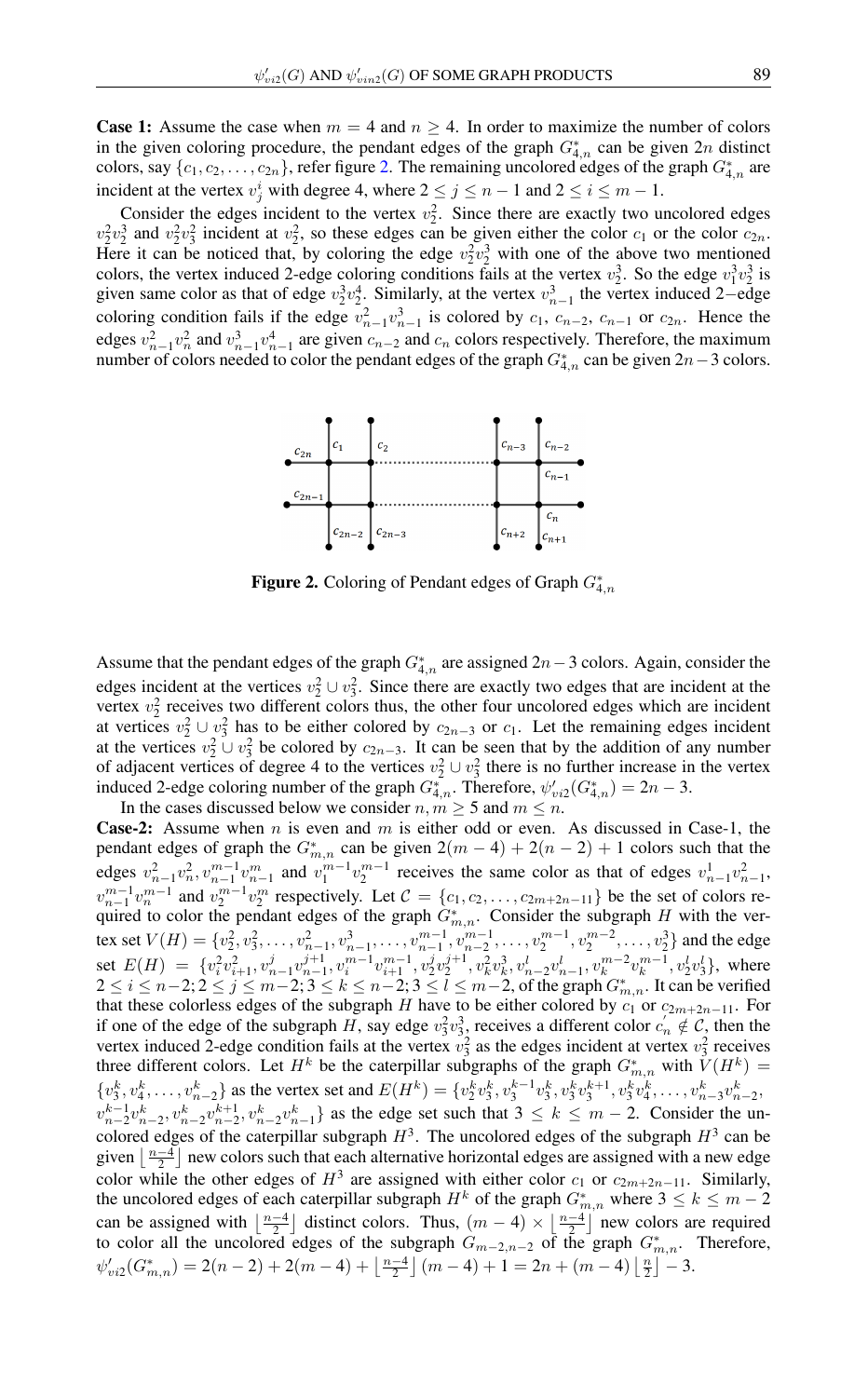**Case-3:** Assume when m and n are odd. As discussed in Case-1 and Case-2, the pendant edges and the colorless edges of the subgraph H of the graph  $G_{m,n}^*$  can be colored with  $2m + 2n - 11$ colors. Let  $G_1 \equiv v_{n-2}^3 v_{n-2}^4 \dots v_{n-2}^{m-2}$  be the path subgraph and  $H^k$ , for  $3 \leq k \leq m-2$  be the caterpillar subgraphs of the graph  $G_{m,n}^*$ . Let  $V(G_1) = \{v_{n-2}^3, v_{n-2}^4, \ldots, v_{n-2}^{m-2}\}$  be the vertex set and  $E(G_1) = \{v_{n-2}^3 v_{n-2}^4, v_{n-2}^5 v_{n-2}^5, \dots, v_{n-2}^{m-3} v_{n-2}^{m-2}\}$  be the edge set of the subgraph  $G_1$ . Refer Case-2 for the vertex set and the edges set of the caterpillar subgraphs  $H^k$  where  $3 \le k \le m-2$ . The edges of the subgraph  $G_1$  can be given  $\frac{m-5}{2}$  distinct colors in such a way that each alternative vertical edges are assigned with a new edge color while the other edges are colored with either  $c_1$  or  $c_{2m+2n-11}$ . Since n is odd so the uncolored edges of the caterpillar subgraph  $H^3$  can be given  $\lfloor \frac{n-5}{2} \rfloor$  more new colors such that each alternative horizontal edges are assigned with a new edge color while the other edges of  $H<sup>3</sup>$  are assigned with either color  $c_1$  or  $c_{2m+2n-11}$ . Similarly, the uncolored edges of each subgraph  $H^k$ , where  $3 \leq k \leq m-2$ , can be assigned with  $\left\lfloor \frac{n-5}{2} \right\rfloor$  new colors. Therefore,  $(m-4) \times \left\lfloor \frac{n-5}{2} \right\rfloor + \frac{m-5}{2}$  new colors are required to color the uncolored edges of the subgraph  $G_{m-2,n-2}$  of the graph  $G_{m,n}^*$ . Hence  $\psi'_{vi2}(G^*_{m,n}) = 2(n-2) + 2(m-4) + \left\lfloor \frac{n-5}{2} \right\rfloor (m-4) + \frac{m-5}{2} + 1 = 2n + (m-4) \left\lfloor \frac{n}{2} \right\rfloor + \frac{m-11}{2}.$ **Case-4:** Assume when n is odd and  $m$  is even. The pendant edges and the colorless edges of the subgraph H of the graph  $G_{m,n}^*$  can be given  $2m+2n-11$  distinct colors, refer Case-1 and Case-2. As discussed in Case-3, the edges of each caterpillar subgraph  $H^k$ , where  $3 \leq k \leq m-2$ , are assigned with  $\lfloor \frac{n-5}{2} \rfloor$  new colors whereas the edges of the path subgraph  $G_1$  of the graph  $G^*_{m,n}$ can be given  $\frac{m-4}{2}$  different colors. Hence  $\psi_{vi2}'(G_{m,n}^*) = 2(n-2) + 2(m-4) + \lfloor \frac{n-5}{2} \rfloor (m-4)$  $4) + \frac{m-4}{2} + 1 = 2n + (m-4) \left\lfloor \frac{n}{2} \right\rfloor + \frac{m-10}{2}.$  $\Box$ 

**Theorem 2.3.** Let 
$$
G_{m,n}
$$
 be the Cartesian product  $P_m \square P_n$  such that  $m, n \ge 3$  and  $m \le n$ . Then  
\nwhen  $m = n = 3$   
\n
$$
\psi'_{vi2}(G_{m,n}) = \psi'_{vin2}(G_{m,n}) = \begin{cases}\n6, & \text{when } m = n = 3 \\
2n + (m - 4) \left\lfloor \frac{n}{2} \right\rfloor + 3, & \text{when } n \text{ is even} \\
2n + (m - 4) \left\lfloor \frac{n}{2} \right\rfloor + \frac{m + 1}{2}, & \text{when } m \text{ & an arc odd} \\
2n + (m - 4) \left\lfloor \frac{n}{2} \right\rfloor + \frac{m + 2}{2}, & \text{in is even & a arc odd}\n\end{cases}
$$

*Proof.* Let  $G_{m,n} \equiv P_m \square P_n$  where  $m, n \geq 3$ . Without the loss of generality we assume that  $m \leq n$ . Let  $V(G_{m,n}) = \{v_1^j, v_2^j, \dots, v_n^j, \}$ , where  $1 \leq j \leq m$ , be the vertex set of graph  $G_{m,n}$ (refer figure [3\)](#page-4-0). In order to color all the edges which are incident to vertex with degree four we require  $2(n-2) + (m-4) \times \lfloor \frac{n}{2} \rfloor + 1$  colors as proved in lemma 2.2. It is to be noted that this gives the maximum number of colors required to color the  $(2mn - 3m - 3n + 4)$  edges of the graph  $G_{m,n}$ . The coloring of the remaining edges are discussed in the cases mentioned below.



<span id="page-4-0"></span>**Figure 3.** Vertex labeling of graph  $G_{m,n}$ 

**Case-1:** Assume when  $n = m = 3$ . In this case there is exactly one vertex with degree four and the edges incident to this vertex can be colored by at most 2 colors. The remaining eight edges which lie on the outer edge of the grid graph  $G_{3,3}$  can be given a maximum of 4 more colors. Thus,  $\psi_{vi2}'(G_{3,3}) = 2 + 4 = 6$ .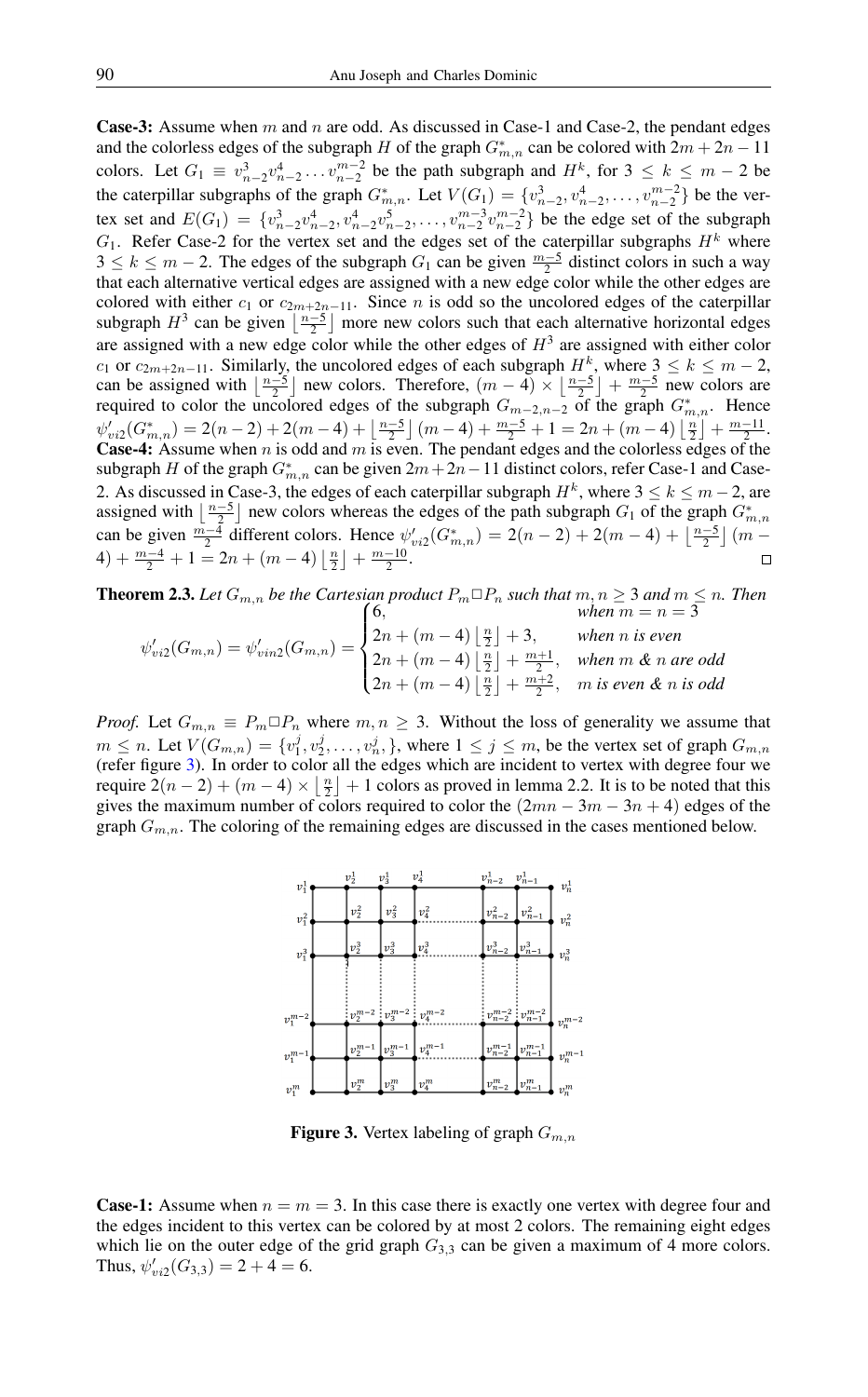**Case-2:** Assume when n is even and m is either odd or even. As proved in lemma 2.2,  $\psi_{vi2}'(G_{m,n}^*) = 2n + (m-4)\left\lfloor \frac{n}{2} \right\rfloor - 3$ . In order to assign maximum color to the outer edges  $\sum_{i=1}^{\infty}$   $\binom{m}{i}$   $\binom{m}{i}$   $\binom{m}{i}$   $\lfloor 2 \rfloor$ of the graph  $G_{m,n}$ , the edges  $v_{n-1}^2 v_n^2$ ,  $v_{n-1}^{m-1} v_n^{m-1}$  and  $v_1^{m-1} v_2^{m-1}$  are colored by  $c_{2m+2n-11}$ .

Consider the path subgraphs  $P_1 := v_2^1 v_1^1 v_1^2 v_1^3 \dots v_1^m v_2^m$ ,  $P_2 := v_{n-1}^1 v_n^1 v_n^2 v_n^3 \dots v_n^m v_{n-1}^m$ ,  $P_3 :=$  $v_2^1v_3^1\ldots v_{n-2}^1v_{n-1}^1$  and  $P_4:=v_2^mv_3^m\ldots v_{n-2}^mv_{n-1}^m$  of the graph  $G_{m,n}$ . The edges incident to the vertex with degree 2 in the path subgraph  $P_1$  can be given 4 distinct colors, say  $\{k_1, k_2, k_3, k_4\}$ . Whereas the other uncolored outer edges of the path subgraph  $P_1$  can be given color  $c_{2m+2n-11}$ , refer lemma 2.2. Suppose one of the edge, say edge  $v_1^2 v_1^3$ , in the subgraph  $P_1$  is colored with color  $k_5$ . Then vertex induced 2-edge coloring condition fails at vertices  $v_1^2$  and  $v_1^3$  as three edges incident at them receives three different colors. Hence at most 4 new colors can be used to color the outer edges in the subgraph  $P_1$ . By assigning color  $k_1$  and color  $k_4$  respectively to all the colorless edges of the subgraph  $P_3$  and subgraph  $P_4$ , the edges of subgraph  $P_2$  can be assigned with at most two new different colors. Therefore in this case the outer edges of graph  $G_{m,n}$  can be given at most 6 new colors. Thus,  $\psi'_{vi2}(G_{m,n}) = 2n + (m-4) \times \lfloor \frac{n}{2} \rfloor - 3 + 6 =$  $2n + (m-4)\left\lfloor \frac{n}{2} \right\rfloor + 3.$ 

**Case-3:** Assume when both m and n are odd. As discussed in Case-3 of lemma 2.2, vertex induced 2-edge coloring number of graph  $G^*_{m,n}$  in this case is  $2n + (m-4) \left\lfloor \frac{n}{2} \right\rfloor + \frac{m-11}{2}$ . The outer edges of  $G_{m,n}$  can be assigned with at most 6 new colors, refer Case-2. Therefore,  $\psi'_{vi2}(G)$  =  $2n + (m-4) \times \left\lfloor \frac{n}{2} \right\rfloor + \frac{(m-11)}{2} + 6 = 2n + (m-4) \left\lfloor \frac{n}{2} \right\rfloor + \frac{(m+1)}{2}$  $\frac{1}{2}$ .

**Case-4:** Assume when  $m$  is even and  $n$  is odd. As discussed in Case-4 of lemma 2.2, vertex induced 2-edge coloring number of graph  $G_{m,n}^*$  in this case is  $2n + (m-4)\left\lfloor \frac{n}{2} \right\rfloor + \frac{m-10}{2}$ . Thus outer edges of  $G_{m,n}$  can be assigned with at most 6 new colors, refer Case-2. Hence  $\bar{\psi}_{vi2}(G)$  $2n + (m-4) \times \left\lfloor \frac{n}{2} \right\rfloor + \frac{m-10}{2} + 6 = 2n + (m-4) \left\lfloor \frac{n}{2} \right\rfloor + \frac{m+2}{2}.$ 

Next, we prove the result for the Torus grid graph  $T_{m,n}$  which is also the supergraph of the rectangular grid graph  $G_{m,n}$ .

**Theorem 2.4.** *The torus grid graph*  $T_{m,n} \equiv C_m \Box C_n$  *is obtained by the Cartesian product of the cycle graphs, where*  $m, n \geq 3$  *and*  $m \leq n$ . *Then*  $\psi'_{vi2}(T_{m,n}) = \psi'_{vin2}(T_{m,n}) = m + n$ .

*Proof.* Let  $T_{m,n} \equiv C_m \square C_n$  be the torus grid graph such that  $m, n \geq 3$  and  $m \leq n$ . The torus grid graph  $T_{m,n}$  is a 4– regular graph of order mn and size  $2mn$ . Consider the graph  $T_{m,n}$  that consists of m−copies of cycle  $C_n$  as well as n− copies of cycle  $C_m$  which can be assigned with  $m$  and  $n$  distinct colors respectively. Thus the minimum number of colors required to color the edges of the torus grid graph  $T_{m,n}$  is  $m + n$ , i.e.,

<span id="page-5-0"></span>
$$
\psi'_{vi2}(T_{m,n}) \ge m+n \tag{2.1}
$$

Let  $V(T_{m,n}) = \{v_1^i, v_2^i, \dots, v_n^i\}$  be the vertex set of graph  $T_{m,n}$ , where  $1 \le i \le m$ . Consider the subgraphs  $H_k$ , where  $1 \le k \le m$ , with the vertex set  $V(H_k) = \{v_1^k, v_2^k, \dots, v_n^k\}$  and the edge set  $E(H_k) = \{v_i^k v_{i+1}^k, v_j^k v_j^{k+1}, v_1^k v_n^k\}$  for  $1 \le i \le n-1; 1 \le j \le n$  of the graph  $T_{m,n}$ . Since there are four edges incident at each vertex of subgraph  $H_1$  which can be assigned with at most two different colors. So the edges of the subgraph  $H_1$  can be given at most  $n + 1$  distinct colors (where the edges  $v_j^1 v_j^2$ ,  $1 \le j \le n$  are assigned with *n* distinct colors and the other uncolored edges of subgraph  $H_1$  are assigned with  $(n+1)^{th}$  color). Now consider the edges of the subgraph  $H_1 \cup H_2$ . These edges can be given at most one more color. Suppose one of the edge, say edge  $v_2^2 v_2^3$ , is given  $(n+3)^{th}$  color then the vertex induced 2-edge coloring condition fails at the vertex  $v_2^2$ . Thus at most  $n + 2$  colors can be assigned to the edges of the subgraph  $H_1 \cup H_2$ . Continuing in this manner, we can see that the edges of the graph  $T_{m,n} \equiv \bigcup_{n=1}^{n}$  $\bigcup_{k=1} H_k$  can be colored with at most  $n + m$  colors, that is,

<span id="page-5-1"></span>
$$
\psi'_{vi2}(T_{m,n}) \le m+n \tag{2.2}
$$

Thus from equation [\(2.1\)](#page-5-0) and [\(2.2\)](#page-5-1) the result follows. This implies,  $\psi'_{vi2}(T_{m,n}) = m+n$ .

Corollary 2.5. *Let* G *be the Cartesian product of the following graphs:*

- *(i)*  $C_m \square P_n$  *where*  $m \geq 3$  *and*  $n \geq 2$
- *(ii)*  $K_m \square P_n$  *where*  $m, n \geq 2$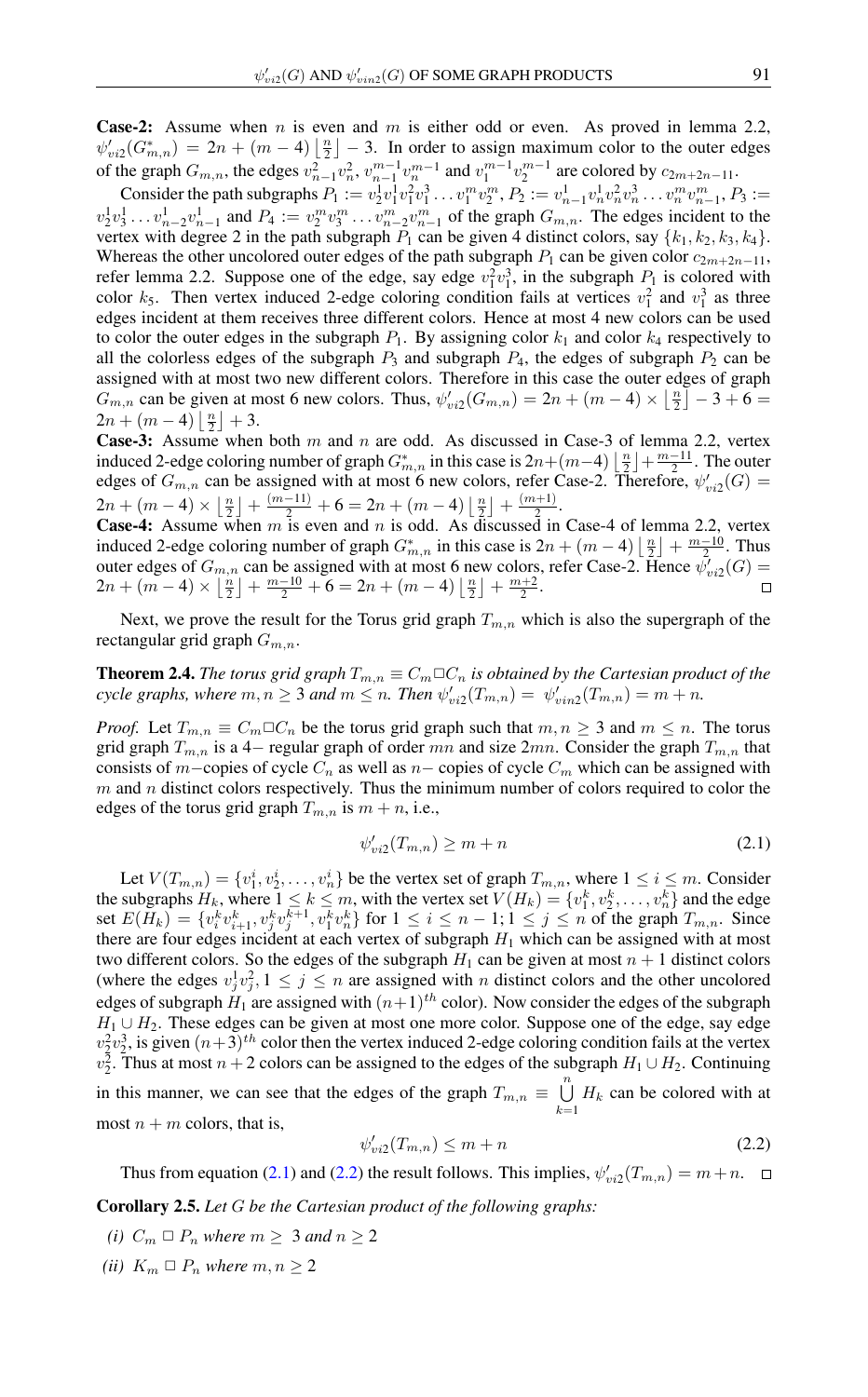- *(iii)*  $K_m \square K_n$  *where*  $m, n \geq 3$
- *(iv)*  $K_m \square C_n$  *where*  $m, n > 3$

*then*  $\psi'_{vi2}(G) = \psi'_{vin2}(G) = m + n$ *.* 

**Theorem 2.6.** *If* G *is the Cartesian product of the path*  $P_m$  *with the star graph*  $K_{1,n}$ *, then*  $\psi'_{vi2}(G) = \psi'_{vin2}(G) = m + n + 1.$ 

*Proof.* Let graph  $G \equiv P_m \Box K_{1,n}$  where  $m, n \ge 2$  and  $n \ge m$ . The graph G contains  $m$ -copies of the star graph  $K_{1,n}$  such that each vertex in the first copy of the star graph has an edge joining the corresponding vertex in the second copy and so on. Since there are  $n + 1$  edges joining any two consecutive copies of the star graph  $K_{1,n}$  and these distinct edges can be given  $n+1$  distinct colors. Since the vertex induced 2-edge coloring number of the star graph  $K_{1,n}$  is 2 (see [\[8\]](#page-9-5)) thus the all remaining uncolored edges in each copy of the star graph can be given at most one new color. As there are  $m$ -copies of the star graph so m more distinct colors are required to color the uncolored edges of the graph G. Thus  $\psi'_{vi2}(G) = m + n + 1$ .  $\Box$ 

**Theorem 2.7.** *For a hypercube*  $Q_n$ ,  $\psi'_{vi2}(Q_n) = \psi'_{vin2}(Q_n) = 2^{n-1} + 2$ .

*Proof.* The graph  $Q_n \equiv Q_{n-1} \square K_2$ . Since the number of edges joining two copies of graph  $Q_{n-1}$  is equal to the order of  $Q_{n-1}$ . So these  $2^{n-1}$  edges can be assigned with  $2^{n-1}$  distinct colors. The remaining uncolored edges in the two copies of graph  $Q_{n-1}$  can be colored using at most 2 colors. Thus the maximum vertex induced 2-edge coloring number is obtained by adding two more colors to the previous color set. This implies,  $\psi_{vi2}'(Q_n) = 2^{n-1} + 2$ .

**Theorem 2.8.** Let G be the strong products  $P_n \boxtimes P_m$  with  $m, n \geq 2$  and  $m \leq n$ . Then (*i*)  $\psi'_{vi2}(G) = \lfloor \frac{m}{2} \rfloor \lfloor \frac{n}{2} \rfloor + 1$ 

(ii) 
$$
\psi'_{vin2}(G) = \begin{cases} n+m-1+\lfloor \frac{m-2}{2} \rfloor (n-2) + \lfloor \frac{n-2}{2} \rfloor, & when m \text{ is odd} \\ n+m-1+\lfloor \frac{m-2}{2} \rfloor (n-2), & when m \text{ is even} \end{cases}
$$

*Proof.* Let  $G \equiv P_n \boxtimes P_m$  such that  $m, n \ge 3$  and  $m \le n$ . Let  $\{v_1^j, v_2^j, \dots, v_n^j\}$  be the vertex set of graph G, where  $1 \leq j \leq m$ .

(i) Let  $G_1^1 \equiv \langle v_1^1 \cup v_3^1 \rangle$  be the induced subgraph generated by  $v_1^1$  and  $v_3^1$ . In any vertex induced 2-edge coloring, the maximum number of colors required to color the edges of the subgraph  $G_1^1$ is 3. Consider the induced subgraph  $G_n^1 \equiv$  $\begin{bmatrix} \frac{2n-1}{2} \end{bmatrix}$  $i=1$  $v_i^1$  $\setminus$ generated by vertices  $v_1^1, v_3^1, \ldots$  and  $v_{n-1}^1$ . In order to assign vertex induced 2-edge coloring to the edges of the subgraph  $G_n^1$  at most  $\lfloor \frac{n}{2} \rfloor + 1$  colors are required. Similarly, each time  $\lfloor \frac{n}{2} \rfloor + 1$  colors are required to color the edges of the induced subgraph  $G_n^j \equiv$  $\begin{bmatrix} \lfloor \frac{2n-1}{2} \rfloor \\ 1 \end{bmatrix}$  $i=1$  $v_i^j$  $\setminus$ , where  $1 \leq j \leq m$ . Thus  $\left\lfloor \frac{m}{2} \right\rfloor \times \left\lfloor \frac{n}{2} \right\rfloor + 1$  colors are required to assign vertex induced 2-edge coloring to the edges of graph  $G \equiv \bigcup^{m}$ 

 $j=1$  $G_n^j$ . Therefore,  $\psi'_{vi2}(G) = \left\lfloor \frac{m}{2} \right\rfloor \left\lfloor \frac{n}{2} \right\rfloor + 1.$ 

(ii) The number of outer edges of the graph  $G \equiv P_m \boxtimes P_n$  is equal to  $2(m - 1) + 2(n - 1)$ , which always a positive even integer. So these edges are alternatively colored in such a way that the first edge is colored by the color  $c_1$  and the second outer edge of the graph G is given the color  $c_2$  and the third edge is colored by the color  $c_1$  and so on. Thus the maximum number of colors required to color the outer edges of the graph G is  $(n + m - 1)$ . The edges incident to the vertices with degree three and degree five can be assigned with the color  $c_1$  else the vertex incident 2-edge coloring condition fails. The vertex incident 2-edge coloring of the remaining edges of graph G is discussed in the cases mentioned below.

**Case-1:** Assume that m is an odd integer. Then clearly  $m - 1$  is an even integer. Let  $H_2 \equiv$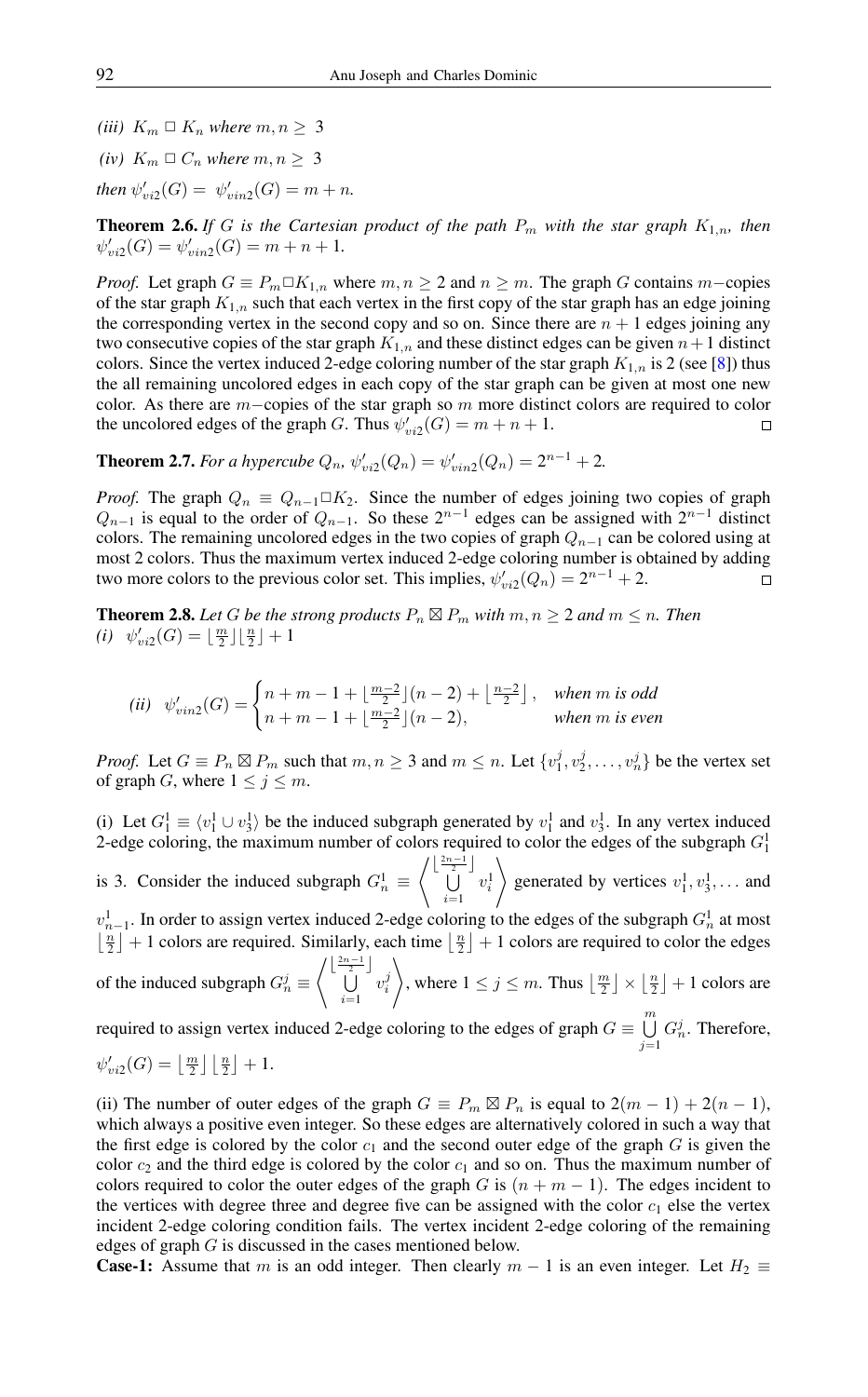$\left\langle \bigcup^{n-1} \right\rangle$  $\frac{i=1}{i}$  $v_i^2$  $\Big\}, H_4 \equiv \Big\langle \bigcup^{n-1}$  $\frac{i=1}{i}$  $v_i^4$  $\bigg\}$ , ...,  $H_{m-1} \equiv \left\langle \bigcup^{n-1} \right\rangle$  $\frac{i=1}{i}$  $v_i^{m-1}$  $\rangle$  be the induced subgraphs of the graph

G. It can be noted that  $(n - 2)$  new colors are required to color the uncolored edges of the subgraph  $H_2$ . Similarly, at each time  $(n-2)$  new colors are required to color the uncolored edges of the subgraph  $H_i$ , where  $2 \leq j \leq n-1$ . Thus the edges of subgraph  $H_2 \cup H_4 \cup \ldots \cup H_{m-3}$  requires at most  $\lfloor \frac{m-2}{2} \rfloor \times (n-2)$  colors. Since m is an odd integer thus the edges of subgraph  $H_{m-1}$  can be assigned with  $\lfloor \frac{n-2}{2} \rfloor$  distinct colors in such a way that each alternate horizontal edge of the subgraph  $H_{m-1}$  gets a new color. Therefore, in this case  $\left\lfloor \frac{m-2}{2} \right\rfloor (n-2) + \left\lfloor \frac{n-2}{2} \right\rfloor$  more colors are required to get the maximum vertex incident 2-edge coloring number of the edges incident to the vertex with degree eight. Hence  $\psi'_{vin2}(G) = n + m - 1 + \lfloor \frac{m-2}{2} \rfloor (n-2) + \lfloor \frac{n-2}{2} \rfloor$ .

**Case-2:** Assume that m is an even integer. Let  $H_2 \equiv \begin{pmatrix} n-1 \\ 1 \end{pmatrix}$  $i=1$  $v_i^2$  $\Big\}, H_4 \equiv \Big\langle \bigcup^{n-1}$  $i=1$  $v_i^4$  $\Bigr\rangle,$ 

 $\dots, H_{m-2} \equiv \left\langle \bigcup^{n-1} \right\rangle$ be the induced subgraphs of the graph  $G$ . As mentioned in case-1,  $v_i^{m-2}$  $i=1$ each time  $(n-2)$  new colors are required to color the edges of subgraph  $H_j$  where  $2 \le j \le n-2$ . Thus in this case,  $\lfloor \frac{m-2}{2} \rfloor \times (n-2)$  colors are used to assign the vertex incident 2-edge coloring to the edges which are incident to the vertex with degree eight. Therefore  $\psi'_{vin2}(G)$  =  $n + m - 1 + \left\lfloor \frac{m-2}{2} \right\rfloor (n-2).$  $\Box$ 

**Corollary 2.9.** Let G be the strong product of  $P_n \boxtimes K_2$ , where  $n \geq 2$ . Then (*i*)  $\psi'_{vi2}(G) = \lfloor \frac{n}{2} \rfloor + 1$ (*ii*)  $\psi'_{vin2}(G) = n + 1$ .

## 3 Results on Rooted Product of Some Graphs

In this section, we find the vertex induced 2-edge coloring number and vertex incident 2-edge coloring number of the rooted product of some graphs.

<span id="page-7-0"></span>**Theorem 3.1.** Let  $G_n$  be a simple connected graph of order  $n \geq 2$ . Then for the rooted prod*uct graph*  $G_n \text{O}_m$ , where any vertex of the cycle graph  $C_m$  is a root,  $\psi'_{vi2}(G_n \text{O}_m)$  =  $\psi'_{vin2}(G_n \bigodot C_m) = mn - n + 1$  *for all*  $n \ge 2$  *and*  $m \ge 4$ *.* 

*Proof.* The vertex induced 2-edge coloring number of the cycle  $C_m$  is m (see [\[8\]](#page-9-5)). Since the  $i^{th}$ copy of the subgraph  $C_m$  of the graph  $G_n \bigodot C_m$  is identified as the  $i^{th}$  vertex of the subgraph  $G_n$  thus all the edges of the subgraph  $C_m$  can be given  $(m - 1)n$  distinct colors. The remaining uncolored edges of the graph  $G_n \bigodot G_m$  can be assigned with at most one more color. Suppose, if we start by giving vertex induced 2-edge coloring to the edges of the subgraph  $G_n$  of the graph  $G_n \bigodot C_m$ , then there exists at least one vertex  $v \in V(G_n)$  such that the two colorless edges of the cycle subgraph  $C_m$  incident to the vertex  $v \in V(G_n)$  receives one of the color given to the edges of the subgraph  $G_n$  incident to vertex v. So the vertex induced 2-edge coloring number obtained in this manner will be always less than or equal to the above-mentioned coloring pattern since,  $|E(G_n)| < n|E(C_m)| = nm$ . Hence the only way to obtain the maximum vertex induced 2-edge coloring number for the graph  $G_n \bigodot C_m$  is by giving distinct colors to the edges of the cycle subgraph  $C_m$  except the edges incident to each vertex rooted at  $G_n$  and then by assigning one new color to all the remaining edges of the graph  $G_n \text{O} C_m$ . Therefore,  $\psi'_{vi2}(G_n \text{O} C_m)$  $(m-1)n + 1 = mn - n + 1.$  $\Box$ 

Corollary 3.2. *Let* G<sup>n</sup> *be a simple connected graph of order* n *and* C<sup>3</sup> *be the cycle graph of order* 3*. If* G *is the rooted product of the graph*  $G_n$  *with*  $C_3$ *, where any vertex of the graph*  $C_3$  *is a* root, then  $\psi'_{vi2}(G) = n + 1$  *and*  $\psi'_{vin2}(G) = 2n + 1$ *.* 

**Theorem 3.3.** Let  $G_n$  be a simple connected graph of order  $n \geq 2$  and let  $P_m$  be the path of order  $m \geq 2$  with vertices denoted by  $v_1, v_2, \ldots, v_m$ . For the rooted product graph  $G \equiv G_n \bigodot P_m$ *where any vertex of the Path* P<sup>m</sup> *is a root,*

$$
\psi'_{vi2}(G) = \psi'_{vin2}(G) = \begin{cases} (m-1)n + 1, & \text{when the pendant vertex of } P_m \text{ is a root} \\ (m-2)n + 1, & \text{otherwise.} \end{cases}
$$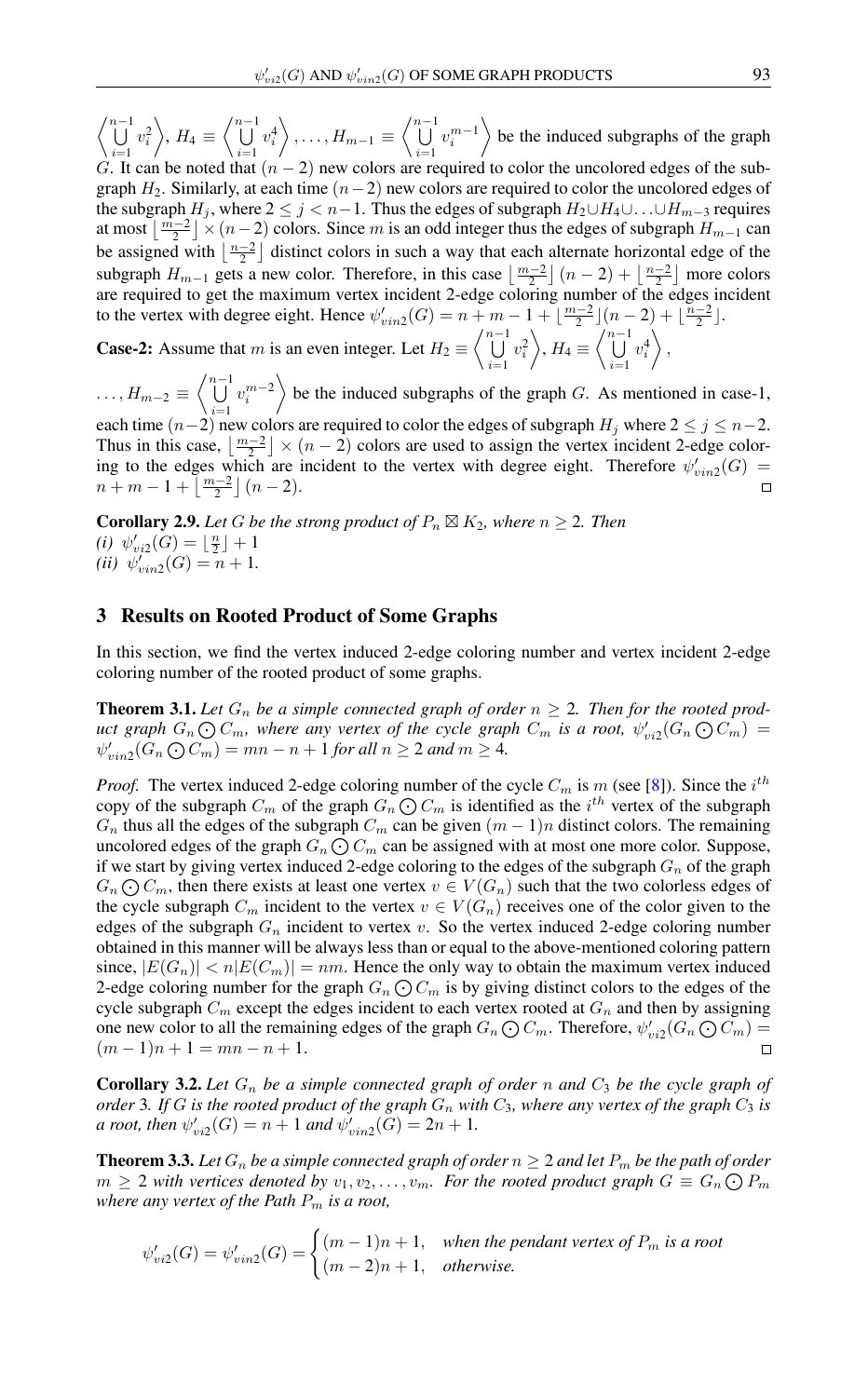*Proof.* Let  $G \equiv G_n \bigcirc P_m$  where  $n, m \ge 2$ . Path  $P_m$  is a graph on m vertices. The vertex induced 2-edge coloring number of Path graph  $P_m$  is  $m - 1$  (see [\[8\]](#page-9-5)). As mentioned in propo-sition [3.1](#page-7-0) as  $|E(G_n)| < n|E(P_m)|$ , we start the coloring procedure of the graph G by giving vertex induced 2-edge coloring numbers to the edges of the path subgraph  $P_m$ . Thus the number of colors required to color the edges of graph G are discussed in the cases mentioned below.

**Case-1:** Assume that the pendant vertex of  $P_m$  is a root ie. either  $v_1$  or  $v_m$ . Since there are n copies of  $P_m$  thus the edges in these n copies of the path subgraph  $P_m$  of the graph G can be assigned  $(m - 1)n$  distinct colors. The remaining colorless edges of the graph G can be given at most one new color else the vertex induced 2-edge coloring condition fails. Therefore,  $\psi'_{vi2}(G) = n(m-1) + 1.$ 

**Case-2:** Assume when the vertex with degree 2 of  $P_m$  is a root. Thus, in this case the edges in the n copies of the subgraph  $P_m$  of the graph G can be given  $(m-2)n$  distinct colors. Suppose if assign  $(m - 1)n$  distinct colors to all the edges of the path subgraph  $P_m$  then the vertex induced 2-edge coloring condition fails if we assign any color to the subgraph  $G_n$  in G. Thus to maximize the number of colors we need to assign  $(m - 2)n$  colors to the edges of the path subgraph  $P_m$  and the remaining uncolored edges of graph G can be assigned with most one different color. Therefore, the vertex induced 2-edge coloring number of the graph G is  $(m-2)n + 1$ .  $\Box$ 

Next, we consider the rooted product of the Ladder graph with the star graph and determine its vertex induced 2-edge coloring number and vertex incident 2-coloring number. We consider the vertex with a maximum degree in the star graph as the apex vertex.

**Theorem 3.4.** Let graph G be the rooted product of the graph  $(P_n \Box P_2) \bigodot K_{1,m}$ , where  $n, m \geq$ 2*. Then*

$$
\psi'_{vi2}(G) = \psi'_{vin2}(G) = \begin{cases} 4n+1, & \text{when pendant vertex of } K_{1,m} \text{ is a root} \\ 2n+1, & \text{when apex vertex of } K_{1,m} \text{ is a root} \end{cases}
$$

*Proof.* The Cartesian product of  $L_n \equiv P_n \square P_2$  is also known as the ladder graph. Let  $G \equiv$  $L_n \bigodot K_{1,m}$  where  $n, m \geq 2$ . The vertex induced 2-edge coloring number of the star graph  $K_{1,m}$ is 2 (see [\[8\]](#page-9-5)). Since  $|E(L_n)| < n|E(K_{1,m})|$  so we begin the coloring procedure by assigning the colors to the edges of the subgraph  $K_{1,m}$  of graph G (refer proposition [3.1\)](#page-7-0).

**Case-1:** Assume the case when any one of the pendant vertex of the subgraph  $K_{1,n}$  is a root in G. Since there are  $2n$  copies of the star graph so the edges of the  $2n$ -copies of the star graph  $K_{1,m}$  can be assigned with  $2 \times 2n = 4n$  colors. The remaining uncolored edges of the graph  $P_n \Box P_2$  can be given at most one new color. Thus  $\psi_{vi2}'(G) = 4n + 1$ .

**Case-2:** Assume when the apex vertex of  $K_{1,m}$  is a root. In this case, 2*n*-copies of the star graph can be given  $2n$  distinct colors and all the remaining uncolored edges of the graph  $G$  are given a new color. Thus the maximum vertex induced 2-edge coloring number of G is  $2n + 1$ .  $\Box$ 

**Theorem 3.5.** Let  $G_n$  be a simple connected graph of order  $n \geq 2$  and  $K_m$  be the complete graph on  $m \geq 4$  vertices. If  $G \equiv G_n \bigodot K_m$ , where any vertex of the subgraph  $K_m$  is a root, *then*

$$
\psi'_{vin2}(G) = \begin{cases} \left(\left\lfloor \frac{m}{2} \right\rfloor + 1\right) n + 1, & when m \text{ is odd} \\ \left\lfloor \frac{m}{2} \right\rfloor n + 1, & when m \text{ is even} \end{cases}
$$

*Proof.* Let  $G \equiv G_n \bigodot K_m$ , where any vertex of the subgraph  $K_m$  is a root and  $n \geq 2$ ;  $m \geq 4$ . The vertex incident 2-edge coloring number of the complete graph  $K_m$  is  $\lfloor \frac{m}{2} \rfloor + 1$  (see [\[8\]](#page-9-5)). We start the coloring procedure by assigning colors to the edges of the subgraph  $K_m$  (refer proposition [3.1\)](#page-7-0). The number of colors required to color the edges of the graph  $G$  is discussed in the two cases mentioned below.

**Case-1:** Assume the case when  $m$  is odd. Since there are  $n$  copies of the complete subgraph  $K_m$  so these edges of  $K_m$  can be assigned with  $(\lfloor \frac{m}{2} \rfloor + 1)n$  distinct colors. The remaining uncolored edges of the graph  $G_n \bigcirc K_m$  can be given at most one new color. Thus  $\psi'_{vin2}(G) =$  $\left(\left\lfloor \frac{m}{2} \right\rfloor + 1\right) n + 1.$ 

**Case-2:** Assume the case when  $m$  is even. In this case since  $m$  is an even integer so the edges of the *n*−copies of complete subgraph can be only given  $\lfloor \frac{m}{2} \rfloor n$  distinct colors. The remaining uncolored edges of the graph  $G$  can be given at most one new color. Thus the maximum vertex incident 2-edge coloring number of G is  $\lfloor \frac{m}{2} \rfloor n + 1$ .  $\Box$